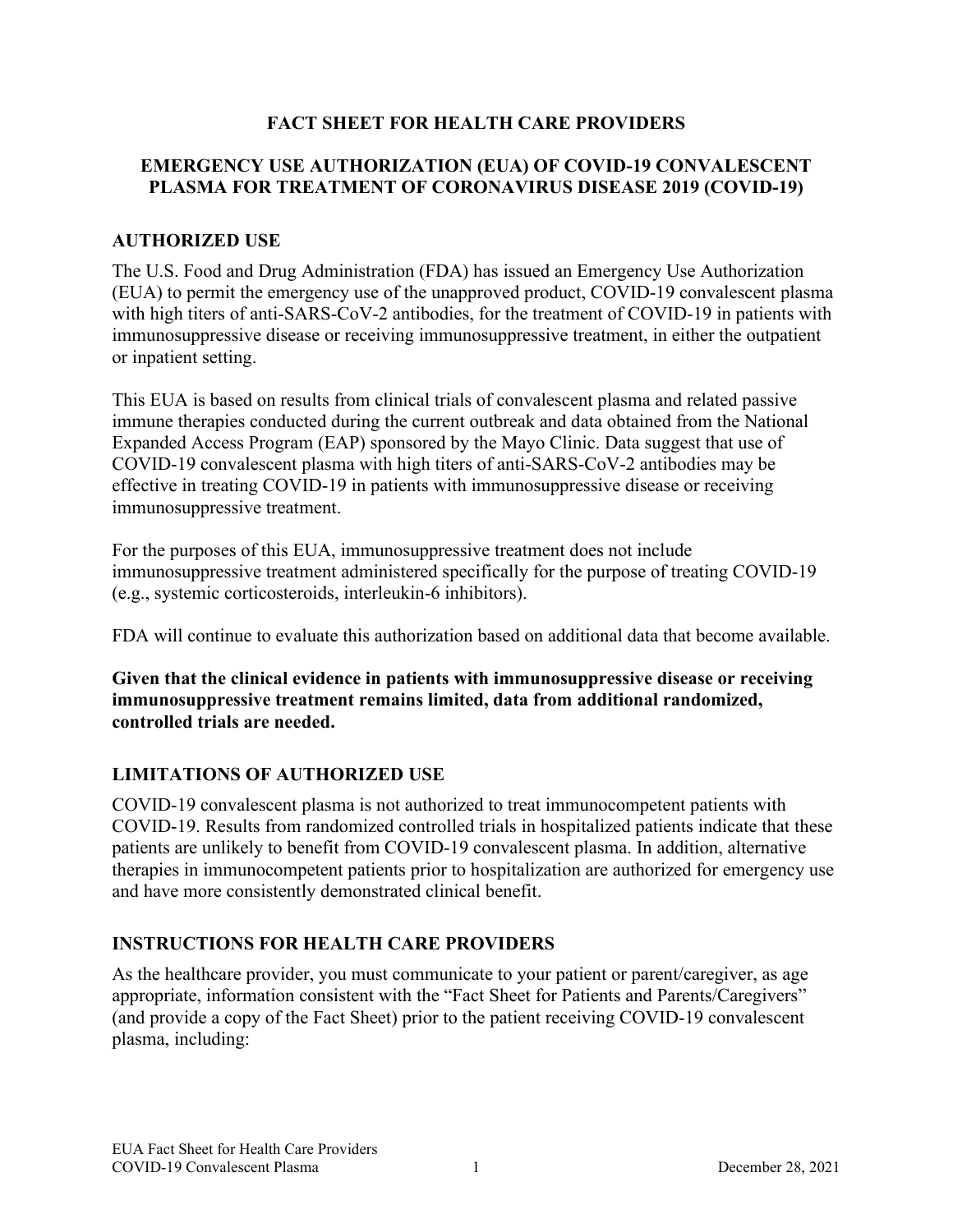- 1. FDA has authorized the emergency use of COVID-19 convalescent plasma, which is not an FDA-approved biological product, in patients with immunosuppressive disease or receiving immunosuppressive treatment.
- 2. The patient or their caregiver has the option to accept or refuse administration of COVID-19 convalescent plasma.
- 3. The significant known and potential risks and benefits of COVID-19 convalescent plasma and the extent to which such risks and benefits are unknown.
- 4. Information on available alternative treatments and the risks and benefits of those alternatives, including information from clinical trials.

If providing this information will delay the administration of COVID-19 convalescent plasma to a degree that would endanger the lives of patients, the information must be provided to the patients as soon as practicable after convalescent plasma is administered.

For information on clinical trials that are testing the use of COVID-19 convalescent plasma for COVID-19, please see www.clinicaltrials.gov.

# **PRODUCT DESCRIPTION**

COVID-19 convalescent plasma is human plasma collected by FDA registered or licensed blood establishments from individuals whose plasma contains high titers of anti-SARS-CoV-2 antibodies, and who meet all donor eligibility requirements (21 CFR 630.10 and 21 CFR 630.15) and qualifications. Convalescent plasma is qualified and labeled as having high titer anti-SARS-CoV-2 antibodies based on testing accepted by FDA under this EUA. Qualification of COVID-19 convalescent plasma as high titer is based on serologic correlates of neutralizing activity, i.e., the ability of the donor antibodies to block infection by reference strains of the SARS-CoV-2 virus in laboratory tests.

# **DOSAGE, ADMINISTRATION, AND STORAGE OF COVID-19 CONVALESCENT PLASMA**

## **Dosage**

Health care providers will administer COVID-19 convalescent plasma according to standard hospital procedures and institutional medical and nursing practices.

Clinical dosing may first consider starting with one unit of COVID-19 convalescent plasma (about 200 mL), with administration of additional convalescent plasma units based on the prescribing physician's medical judgment and the patient's clinical response.

Patients with impaired cardiac function and heart failure may require a smaller volume or more prolonged transfusion times.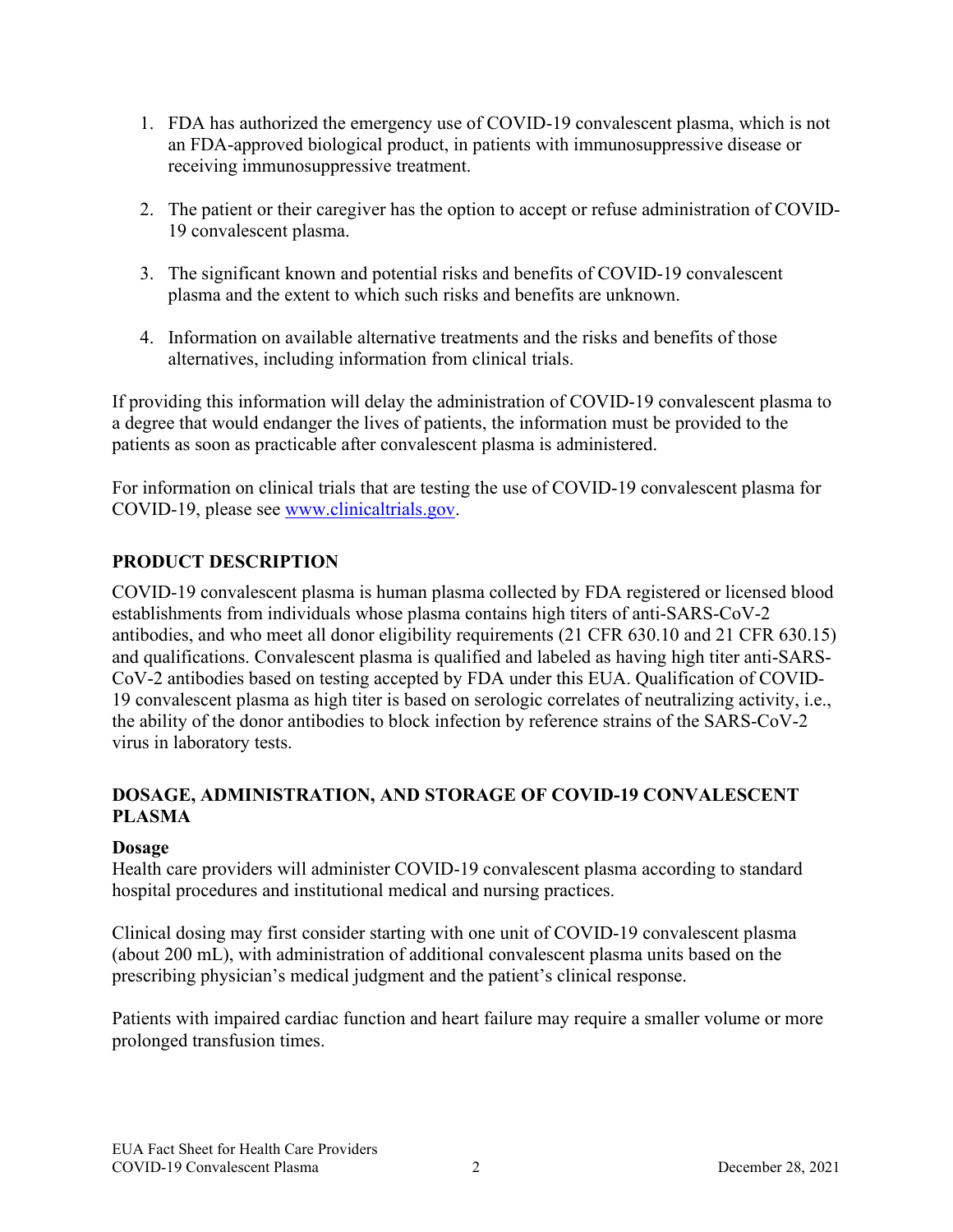## **Administration**

Administer COVID-19 convalescent plasma through a peripheral or central venous catheter according to standard institutional medical and nursing practices for the administration of plasma (http://www.aabb.org/tm/coi/Documents/coi1017.pdf).

### **Storage**

COVID-19 convalescent plasma may be stored frozen at -18℃ or colder and has an expiration date of one year from the date of collection. Once thawed, it can be refrigerated for up to 5 days prior to patient transfusion.

## **DRUG INTERACTIONS**

COVID-19 convalescent plasma may be contraindicated in patients with a history of severe allergic reactions or anaphylaxis to plasma transfusion.

## **SIDE EFFECTS, RISKS, BENEFITS, AND RISK-BENEFIT ASSESSMENT**

### **Side Effects**

Known side effects and hazards associated with plasma transfusion include transfusiontransmitted infections (e.g., HIV, hepatitis B, hepatitis C), allergic reactions, anaphylactic reactions, febrile nonhemolytic reactions, transfusion-related acute lung injury (TRALI), transfusion-associated cardiac overload (TACO), and hemolytic reactions. Hypothermia, metabolic complications, and posttransfusion purpura have also been described. Additional information on risks of plasma can be found in the (Association for the Advancement of Blood & Biotherapies (AABB) Circular of Information

(http://www.aabb.org/tm/coi/Documents/coi1017.pdf).

Adverse event monitoring in studies of COVID-19 convalescent plasma has shown low overall rates of serious adverse events, and risks do not appear to exceed those associated with plasma transfusion in general.

#### **Risks**

A theoretical risk of administration of convalescent plasma is the phenomenon of antibodydependent enhancement of infection (ADE). ADE has been described in other viral infections, such as dengue, and involves an enhancement of disease in the presence of certain antibodies. For coronaviruses, several mechanisms of ADE have been proposed, including the theoretical concern that antibodies to one type of coronavirus could enhance infection to another strain. Preparations with high titers of antibody against the same virus strain are thought to be less likely to cause ADE.

Another theoretical risk is that antibody administration may attenuate the immune response and make patients more susceptible to re-infection.

#### **Benefits**

COVID-19 is a serious and potentially fatal or life-threatening human disease. The potential benefits of COVID-19 convalescent plasma with high antibody titers in patients with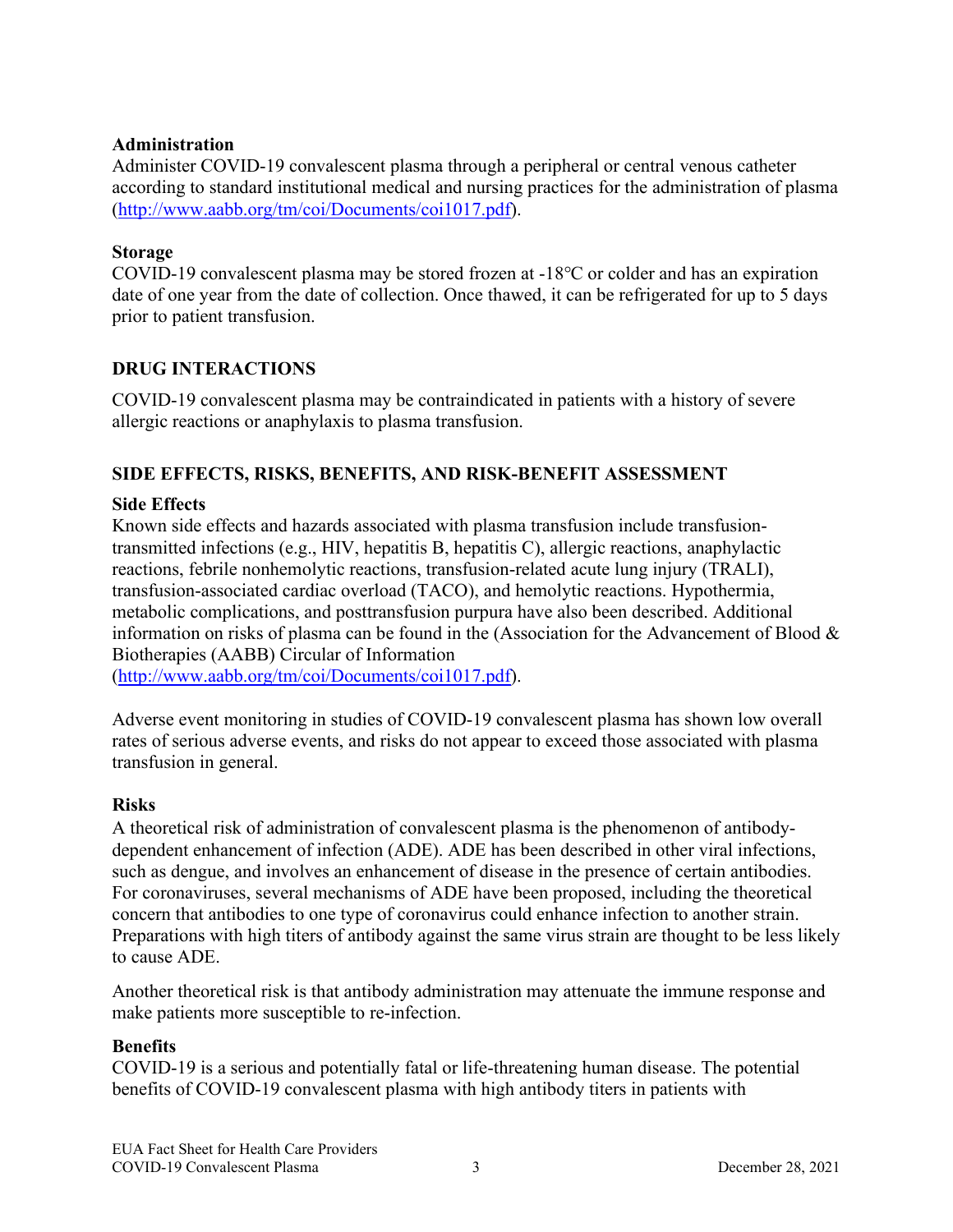immunosuppressive disease or receiving immunosuppressive treatment could include improvement in symptoms, reduced need for supplemental oxygen and mechanical ventilation, and reduced mortality. Support for the safety and effectiveness of COVID-19 convalescent plasma is derived from past human experience with convalescent plasma, evidence of preclinical safety and efficacy in animal models, published studies on the safety and efficacy of COVID-19 convalescent plasma and related passive immune therapies in COVID-19 patients.

### **Risk-Benefit Assessment**

Based on the totality of scientific evidence available at this time, the known and potential benefits of COVID-19 convalescent plasma with high titers of anti-SARS-CoV-2 antibodies outweigh the known and potential risks when administered to patients with immunosuppressive disease or receiving immunosuppressive treatment.

COVID-19 convalescent plasma is not authorized to treat immunocompetent patients who are hospitalized due to COVID-19. Results from randomized controlled trials indicate that these patients are unlikely to benefit from COVID-19 convalescent plasma. Transfusion of blood components, including COVID-19 convalescent plasma, is associated with several known risks. Therefore, the known and potential benefits of COVID-19 convalescent plasma with high titers of anti-SARS-CoV-2 antibodies do not outweigh the known and potential risks when administered to hospitalized patients who do not have immunosuppressive disease or are not receiving immunosuppressive treatment.

FDA has authorized other treatments for emergency use for the treatment of COVID-19 in adults and pediatric patients in the outpatient setting. These products have more consistently demonstrated clinical benefit in this population, and do not carry some of the risks associated with transfusion of blood components. Therefore, considering the availability of these products, the known and potential benefits of COVID-19 convalescent plasma with high titers of anti-SARS-CoV-2 antibodies do not outweigh the known and potential risks when administered to immunocompetent patients who are not hospitalized with COVID-19.

# **USE IN SPECIFIC POPULATIONS**

## **Pediatric**

Safety and effectiveness of COVID-19 convalescent plasma in the pediatric population has not been evaluated. The decision to treat patients <18 years of age with COVID-19 convalescent plasma should be based on an individualized assessment of risk and benefit. As with other blood components, pediatric patients may be at an increased risk of transfusion associated circulatory overload (TACO).

## **Geriatric**

Safety and effectiveness of COVID-19 convalescent plasma has been evaluated in several randomized controlled trials and expanded access protocols that included geriatric patients. In the National Expanded Access Program sponsored by the Mayo Clinic, 105,717 patients were enrolled. 26,305 (24.9%) were 60-69 years of age, 21,585 (20.4%) were 70-79 years of age, and 13,229 (12.5%) were 80 years of age or older. These trials indicate that adverse event rates for COVID-19 convalescent plasma in the geriatric population are consistent with those expected for transfusion of blood components. Geriatric patients may be at increased risk of TACO.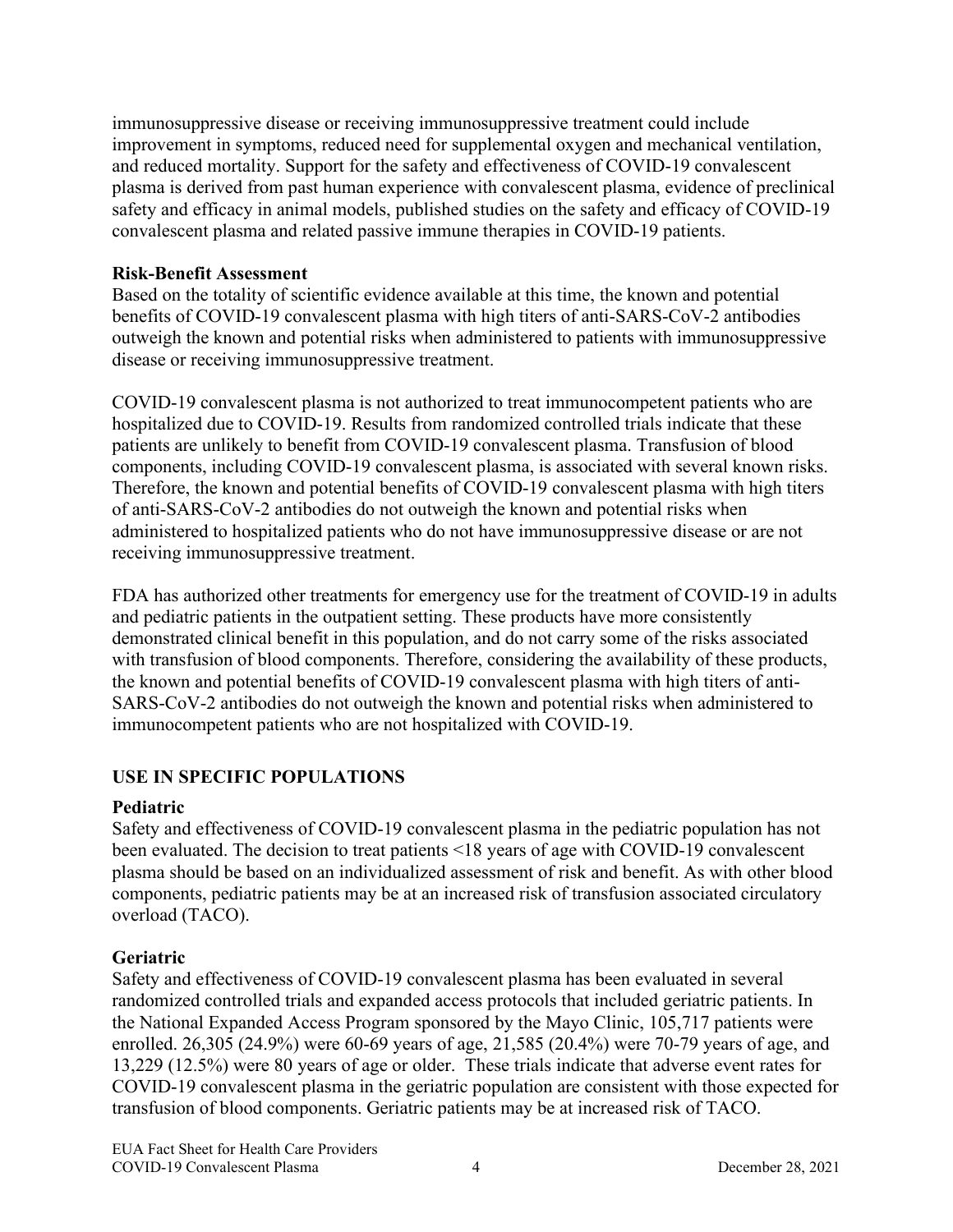## **Pregnancy**

There are insufficient data to evaluate the risk of major birth defects, miscarriage, or adverse maternal or fetal outcomes associated with COVID-19 convalescent plasma. COVID-19 convalescent plasma should only be used during pregnancy if the potential benefit outweighs the potential risk for the mother and the fetus.

## **Lactation**

While maternal IgG is known to be present in human milk, there are insufficient data to evaluate whether or not transfused anti-SARS-CoV-2 antibodies in COVID-19 convalescent plasma are excreted in human milk. The developmental and health benefits of breastfeeding should be considered along with the mother's clinical need for COVID-19 convalescent plasma and any potential adverse effects on the breastfed infant from COVID-19 convalescent plasma.

## **REPORTING ADVERSE EVENTS**

Health care providers must maintain records and conduct a thorough investigation of adverse reactions after transfusion of convalescent plasma, and must report fatalities related to transfusion, as required under 21 CFR 606.170.

# **APPROVED AVAILABLE ALTERNATIVES**

There is no adequate, approved, and available alternative to COVID-19 convalescent plasma for the treatment of COVID-19 in patients with immunosuppressive disease or receiving immunosuppressive treatment. Additional information on COVID-19 treatments can be found at http://www.covid19treatmentguidelines.nih.gov/. The healthcare provider should visit https://clinicaltrials.gov/ to determine whether the patient may be eligible for enrollment in a clinical trial.

## **COUNTERMEASURES INJURY COMPENSATION PROGRAM**

The Countermeasures Injury Compensation Program (CICP) is a federal program that has been created to help pay for related costs of medical care and other specific expenses to compensate people injured after use of certain medical countermeasures. Medical countermeasures are specific vaccines, medications, devices, or other items used to prevent, diagnose, or treat the public during a public health emergency or a security threat. For more information about CICP regarding the COVID-19 convalescent plasma used to prevent COVID-19, visit www.hrsa.gov/cicp, email cicp@hrsa.gov, or call: 1-855-266-2427.

# **AUTHORITY FOR ISSUANCE OF THE EUA**

The Secretary of the U.S. Department of Health and Human Services (HHS) has declared a public health emergency that justifies the emergency use of drugs and biological products during the COVID-19 pandemic. In response, the FDA has issued an EUA for the unapproved product, COVID-19 convalescent plasma, to treat COVID-19 in patients with immunosuppressive disease or receiving immunosuppressive treatment.